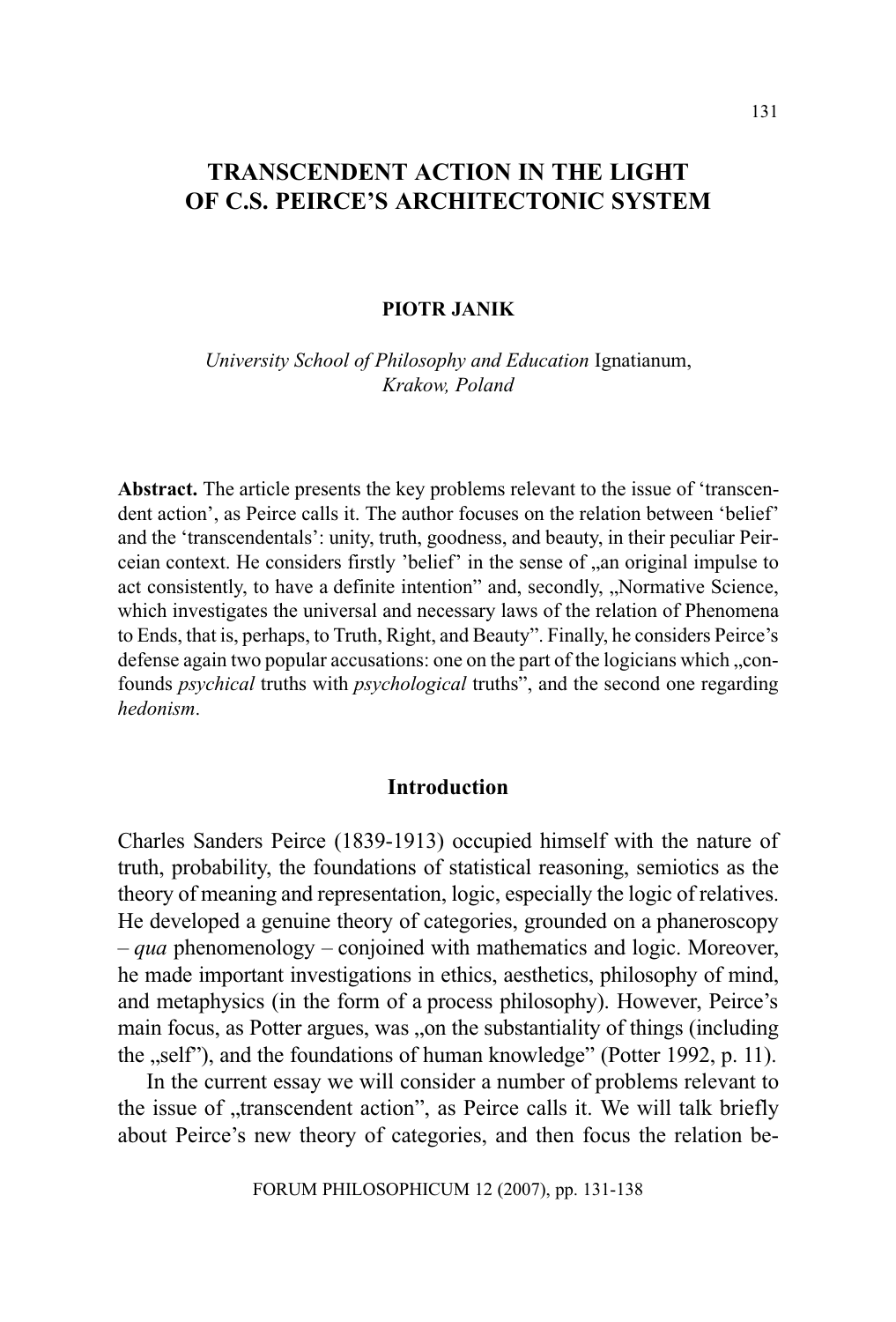#### PIOTR JANIK

tween *belief* in Peirce's sense and the *transcendentals*: unity, truth, goodness, and beauty, though in a pragmatic key. We will consider firstly belief in the sense of "an original impulse to act consistently, to have a definite intention" (CP 5.28, 1903), and, secondly, "Normative Science, which investigates the universal and necessary laws of the relation of Phenomena to Ends, that is, perhaps, to Truth, Right, and Beauty" (CP 5.121, 1903). At the end we will have a look at Peirce's defense again two popular accusations: one on the part of the logicians which "confounds *psychical* truths with *psycho*logical truths" (CP 5.485, 1907), and the second one regarding hedonism.

#### I. Belief and the categories of thought

As Skagestad noticed, In 1905 Peirce was explicitly arguing for the claim that the essence of mind is not consciousness, but purpose, or final causation." (Skagestad 1999, p. 554). Peirce himself characterized his own philosophy at that time as follows:

I understand pragmatism to be a method of ascertaining the meanings, not of all ideas, but only of what I call , intellectual concepts," that is to say, of those upon the structure of which, arguments concerning objective fact may hinge. (...) Intellectual concepts, however  $-$  the only sign-burdens that are properly denominated "concepts" – essentially carry some implication concerning the general behavior either of some conscious being or of some inanimate object, and so convey more, not merely than any feeling, but more, too, than any existential fact, namely, the "would-acts," "would-dos" of habitual behavior; and no agglomeration of actual happenings can ever completely fill up the meaning of a "would-be". (CP 5.467, 1907).

Peirce relegated "Feelings" to the first category of thought, namely *First*ness, which includes  $Quality$ , and consciousness of qualia. "Existential fact" was related to *Relation, Secondness*, a *"consciousness* of an interruption into the field of consciousness, sense of resistance, of an external fact, of another something" (CP 1.377, 1885) which occurs hic et nunc (cf. CP 2.146, 1902; 7.532, undated). Meaning *qua* concept demands something else, a new category. As Potter points out:

These universal categories [according to Peirce] are three in number, no more and no less, absolutely irreducible to one another yet interdependent, and directly observable in the elements of whatever is at any time before the mind in any way. Firstness, Secondness, and Thirdness roughly correspond to the modes of being: possibility, actuality and law. (CP 1.23) (Potter 1992, p. 494).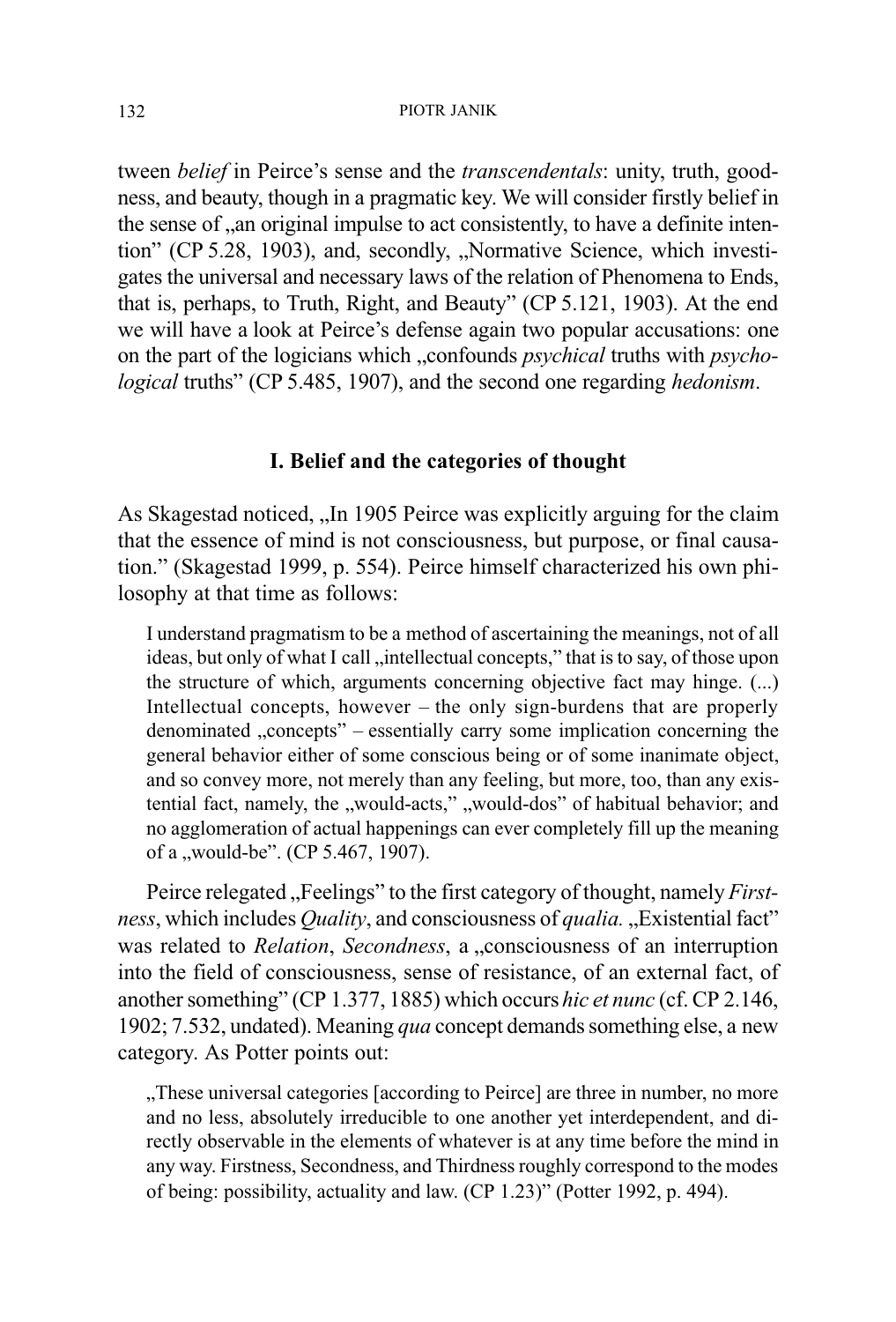Thirdness, as a synthetical-consciousness, gives the idea of continuity, representation, mediation or law. This category is involved in making predictions about the future behavior of an object (cf CP 1.555, 1893). It is not dyadic, as has very often been thought, because its very meaning depends on successive thought, which in Peirce's theory is called *Interpretant*. So, meaning, or truth, is constituted not simply in the adequation of the mind to its object, but by a triadic relation within the frame of thought. In a situation of full information, when the goal of action has been perceived and acknowledged in the light of the transcendentals, truth means the adequation of the mind to its object by means of a thought qua intention.

As Houser notices:

Occasionally Peirce refers to the third division of consciousness as thought, but when he does he is not referring to anything in the mind, as he may seem to be when he speaks, for example, of thoughts being determined by previous thoughts (7.332). It is not thought, but relations, the object or substance of thought that is in the mind. Thought is like a habit, or  $n$ , the meaning of a word".  $(...)$ , It is we that are in it, rather than it in any of us".  $(8.257)$  (Houser 1983, p. 345)

To regard the categories, Firstness, Secondness and Thirdness as both logical and ontological is not at all obvious. Peirce's system was realized in time. Around 1867 or 1868, Peirce discovered the work of Duns Scotus. In those years he changed his position on *qualia*. In 1865 he wrote: Qualities are fictions; for though it is true that roses are red, yet redness is nothing, but a fiction framed for the purpose of philosophizing; yet harmless so long as we remember that the scholastic realism it implies is false" (W 1:307). After 1897 he had recognized possibility as real; and associated it with Firstness, in his new list of categories. He affirmed then, that there were real and objective laws (Boler 1963, p. 128; cf CP 1.16, 1903).

Peirce was of the opinion that when a human being acts according to a purpose, s/he believes in and is expecting some predicted phenomenon. The pragmatic maxim, the clue to Peirce's theory, borrowed from A. Bain says that belief is  $x$ , that upon which a man is prepared to act." (CP 5.12, 1907).

#### II. Belief and the Transcendentals

Rationality manifests itself through habit, or the inclination to give an intelligent response, in a determined way, to any kind of stimulus (cf CP 5.440, 1905). In Peirce's own words,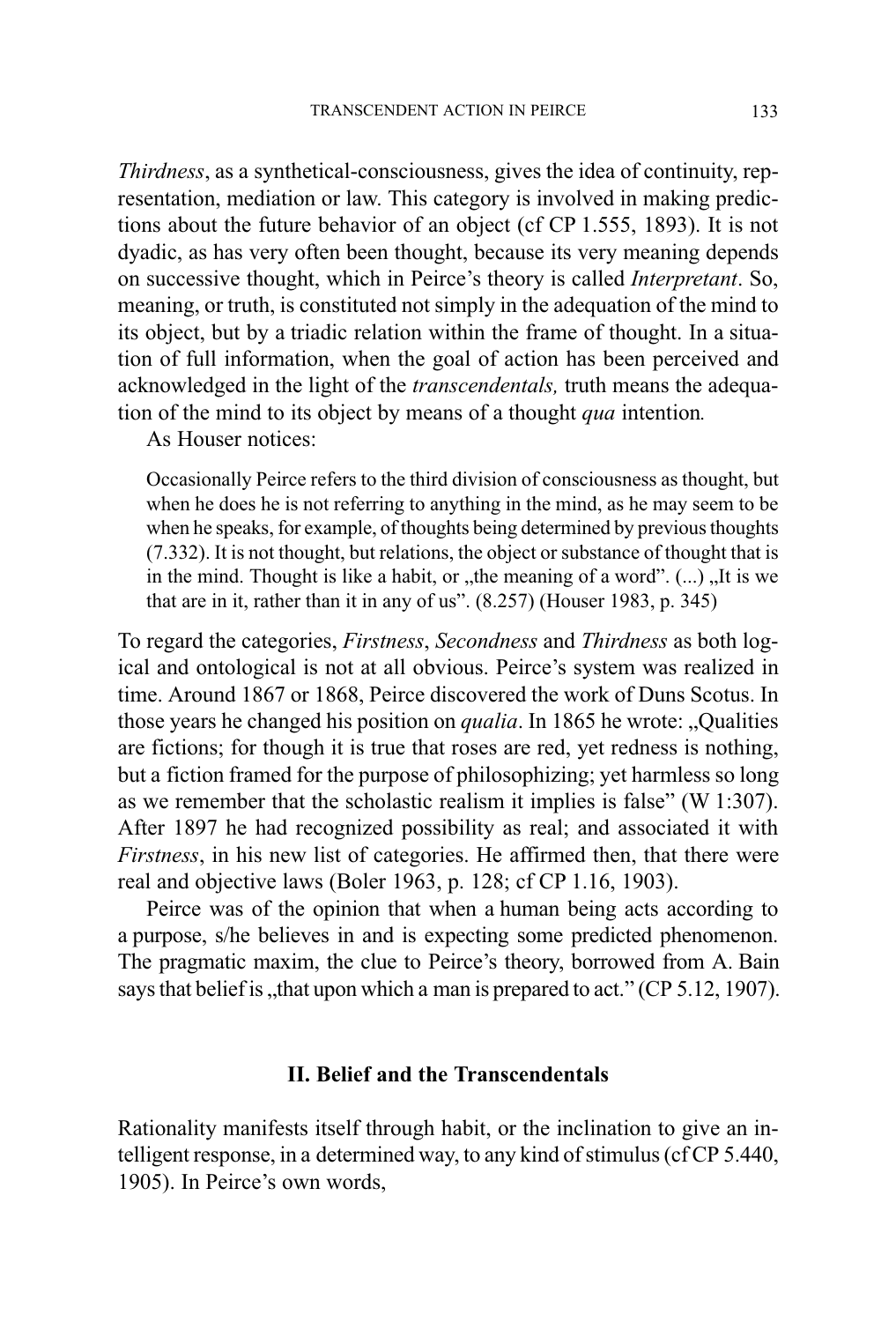belief consists mainly in being deliberately prepared to adopt the formula believed in as the guide to action. If this be in truth the nature of belief, then undoubtedly the proposition believed in can itself be nothing but a maxim of conduct. That I believe is quite evident. (CP 5.27, 1903).

Peirce considered himself to be the sole depositary at present of the completely developed system, which all hangs together and cannot receive any proper presentation in fragments." (CP 8.255, 1871). His Architectonic System has its foundation in three Normative Sciences: Logic, Ethics and Aesthetics. In addition, the conditio sine qua non of his pragmatism was the principle: "to act consistently, to have a definite intention". As he expressed it:

But how do we know that belief is nothing but the deliberate preparedness to act according to the formula believed? My original article carried this back to a psychological principle. The conception of truth, according to me, was developed out of an original impulse to act consistently, to have a definite intention. (...) all attempts to ground the fundamentals of logic on psychology are seen to be essentially shallow (CP 5.28, 1903; cf Forster 2003, note 7).

## Potter adds:

Even though Peirce came to undertake a serious study of the normative sciences only late in his career, he did not consider it an appendix to pragmatism nor a mere afterthought. [...] It would be a basic mistake, therefore, to assume that because Peirce's exposition of their role is short and unsatisfactory, it is not an integral part of what he conceived to be his "architectonic" system. (Potter 1966, p. 6).

The role of normative science is not to judge something as good or bad, but to inquire into what should be done, to formulate necessary rules governing choices, in other words: "to set up norms, or rules which need not, but which ought, to be followed" (CP 2.156, 1902). Potter notices that the term 'ought', presumes a *surplus*, a *something more*, in determining a future action. There is no room for ought where must be prevails or else where there is no choice at all (Potter 1966, p. 7). The term 'ought' involves freewill, auto-determination, a voluntary act, and therefore "implies ideals, ends, purposes which attract and guide deliberate conduct." (CP 1.575) This implies the need for knowledge of categorical propositions which make a truth claim. Hence,

Now it is no longer simply a question of considering the ideal itself, but of my adopting or rejecting that ideal. Peirce talks in terms of Kant's categorical imperative pronouncing for or against the ideal, but with an important difference: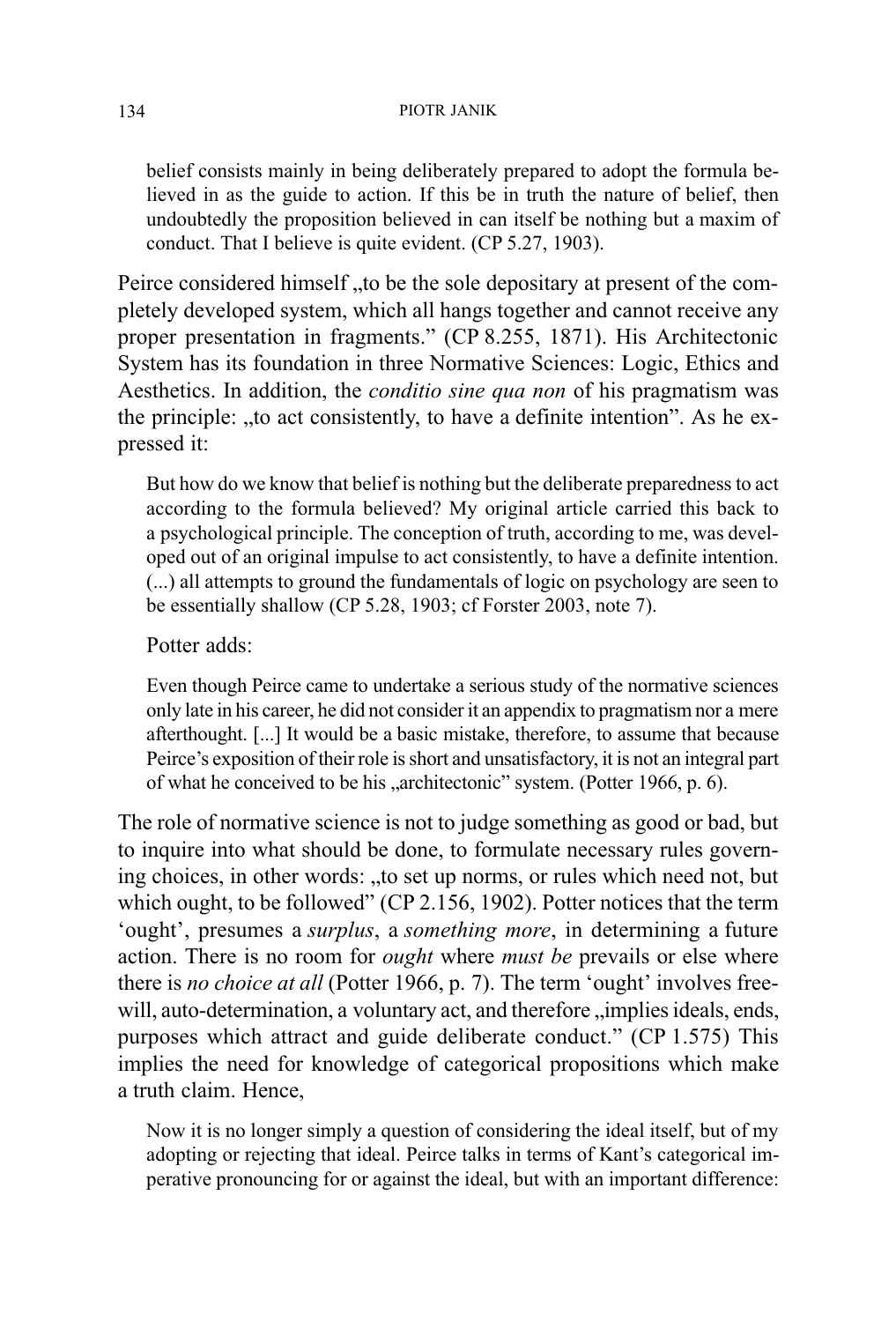while for Kant the imperative is itself beyond control, for Peirce it is not. The imperative itself is open to criticism and this is what makes it rational.  $(...)$  At this point, then, there is room for a distinction between good and bad aims: a good aim is one that can be consistently pursued, a bad aim is one that cannot. (CP 5.133).

Determining rules of conduct, making investigations concerning ideals, all this belongs to ethics, a theory whose normative character, in this context, sets it apart. Peirce had explored this for over twenty years, before arriving at the conclusion that,

We are too apt to define ethics to ourselves as the science of right and wrong. That cannot be correct, for the reason that right and wrong are ethical conceptions which it is the business of that science to develop and to justify. (...) The fundamental problem of ethics is not, therefore, What is right, but, What am I prepared deliberately to accept as the statement of what I want to do, what am I to aim at, what am I after? To what is the force of my will to be directed? Now logic is a study of the means of attaining the end of thought. It cannot solve that problem until it clearly knows what that end is. Life can have but one end. It is Ethics which defines that end. It is, therefore, impossible to be thoroughly and rationally logical except upon an ethical basis. (CP 2.198, 1902)

In other words, Ethics is not concerned with *what is right or wrong*, because these are already ethical categories and Ethics must first define them. Ethics must concern itself with the norms and ideals which give right and wrong their meaning. It is neither an art nor a practical science, but theoretical par excellence.

To say that knowledge of normative science would directly and in itself either help one to think more correctly or to live more decently or to create more artistically, would be like saying that a knowledge of the mechanics involved in a game of billiards would allow us to become a master-player (see, e.g., CP 2.3)". (Potter 1966, p. 8).

In a similar way, Peirce reflected upon Aesthetics. As Nowak notices: "It is necessary to remember, that although its project is in an embryonic state, Aesthetics is not an Ethics concerning Art, nor is any theory of value involved. Nor is it the Philosophy of Beauty" (Nowak 2002, p. 188). Aesthetics, as a normative science, is concerned with Ends; what is admirable in itself; what carries meaning, absolutely, without additional justification. In terms of Peirce's theory the very object of Aesthetics is summum bonum.

According to Peirce, in searching for an unequivocal answer concerning the nature of the object of Aesthetics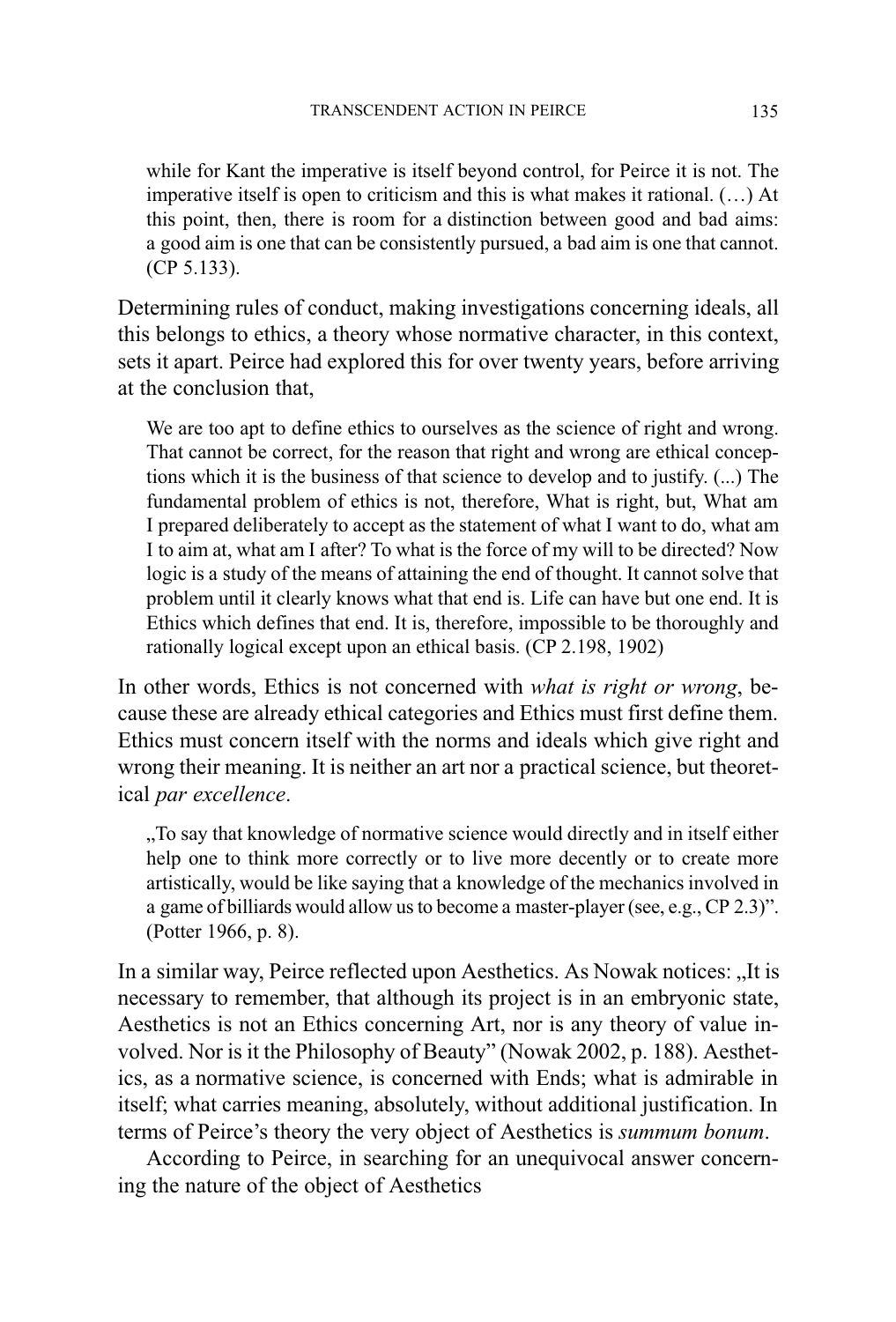we should eliminate from it, not merely all consideration of effort, but all consideration of action and reaction, including all consideration of our receiving pleasure  $(...)$ , everything in short, belonging to the opposition of the ego and the non-ego. (CP 2.199, 1902).

Peirce maintained that in English there is no suitable concept for it, but in Greek one may use the word kalós. The Greek term permits us to construct an expression perhaps a bit strange, or shocking, for ordinary language the beauty of the unbeautiful". As Nowak puts it,

Someone affirms: the beauty of the unbeautiful  $-$  apparently a paradox; but s/he does not enter into dispute with Peirce. (...) Noticing the absence of an antinomy in this formula helps us to apprehend how the main part of an answer in response to the "purely" formed question of aesthetics is to be found in what must disappear from the heavy [Greek], kalós" by the time it becomes the light [French] "beau". (Nowak 2002, p. 188).

According to Peirce, aesthetics considers those things whose ends are to embody qualities of feeling, ethics those things whose ends lie in action, and logic those things whose end is to represent something." (CP 5.129, 1903).

Thus normative ethics is concerned with behavior in relation to the Ends of action; it does not ask simply about good or bad, but what makes good good and bad bad. Ethics determines rules and aims for rational action, therefore its bond with logic is obvious since logic is the study of means, the study of solid and proper reasoning. Peirce claimed in this regard: "It is, therefore, impossible to be thoroughly and rationally logical except upon an ethical basis." (CP 2.198, 1902).

### III. Belief and hedonism

For Peirce, "to make a normative judgment is to criticize; to criticize is to attempt to correct; to attempt to correct supposes a measure of control over what is criticized in the first place. [...] In this Peirce was directly opposed to almost all other schools of thought of his day". (Potter 1966, p. 20).

In contrast to the German school Peirce maintained that logic, as a science, "cannot be reduced to a matter of feeling. Ultimately an argument cannot be judged valid because of some instinctive feeling that it is so, nor by any compulsion so to judge, nor by appeal to an intuition" (Potter 1966, p. 9; also cf. CP 2.39-51, 1902).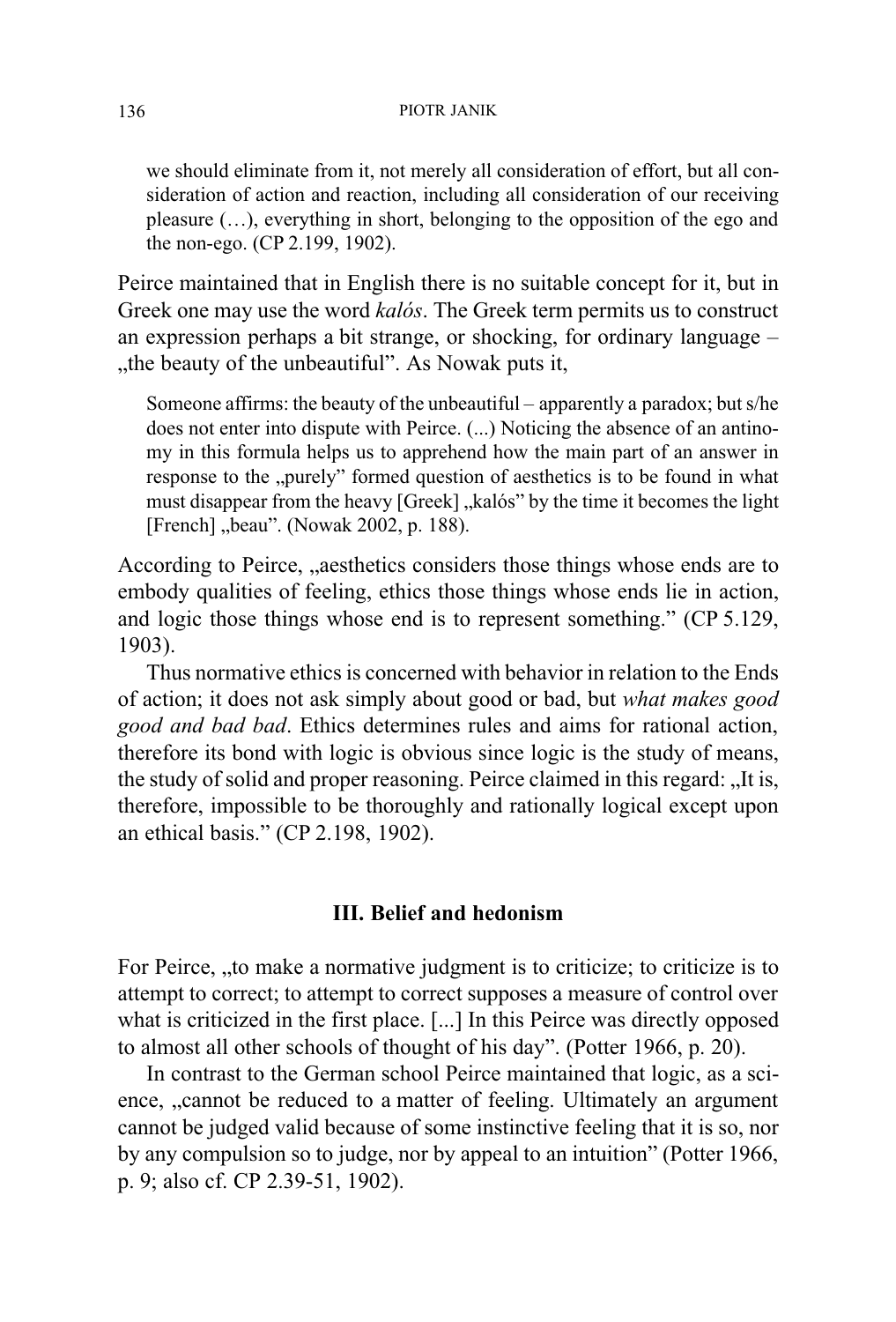Peirce insisted in this regard on a distinction between "logical consequentiality" and "compulsion of thought" (CP 3.432, 1896; Potter 1966, p. 9). Outside of the German school this a position represented by John Stuart Mill. Peirce said: "The principle on which Mill based his opinion is that to say how a man ought to think has to be based ultimately on how he must think." (After Potter 1996, p. 21).

One of the accusations Peirce had to confront in regard to his Architectonic System was that "by making logic dependent upon ethics, and ethics dependent upon aesthetics, Peirce in effect has fallen into the error of hedonism (Potter 1966, p. 21). How could he respond? As we mentioned earlier, Peirce distinguished three categories of thought: Firstness, Secondness and Thirdness, or qualities, actuality and law, respectively. Logic as a normative science is concerned with Thirdness, Ethics with Secondness, and finally Aesthetics with Firstness. Initially Peirce did not realize how to avoid inconsistency in his theory and how to overcome the difficulty inherent in the above accusation until he made a more penetrating analysis of his categories. At the end, he arrived at the conclusion: To say that morality, in the last resort, comes to an esthetic judgment is *not* hedonism  $-$  but is directly opposed to hedonism." (CP 5.111, 1903). This affirmation was possible due to an apprehension of the representational character of Firstness and Secondness, in relation to the human mind. In other words, the rejection of the accusation of hedonism became possible when Peirce realized that the categories Firstness and Secondness had their representations in Thirdness. As Potter puts it,

Again, hedonism is avoided because on this view pleasure consists in something intellectual  $-$  it is not the case that something is deliberately approved because it is pleasurable, but something is pleasurable (esthetically pleasing) because it is approved of. Perhaps it would be more accurate to say that Peirce is saying that something is pleasurable because it is reasonable, and not vice versa (Potter, p. 23).

So, in the last analysis, it is pleasure that that is the guide of conduct, because behind it there is the observation of a factual situation, and a voluntary response to it.

Without entering into a more detailed exposition, we may conclude that, in the Basis of Pragmatism  $(1905-06)$ , Peirce shows that "the control of thinking with a view to its conformity to a standard or ideal is a special case of the control of action". (Potter 1966, p. 26). "There is in a sense a compulsion at the base of logic, a compulsion arising from positive ob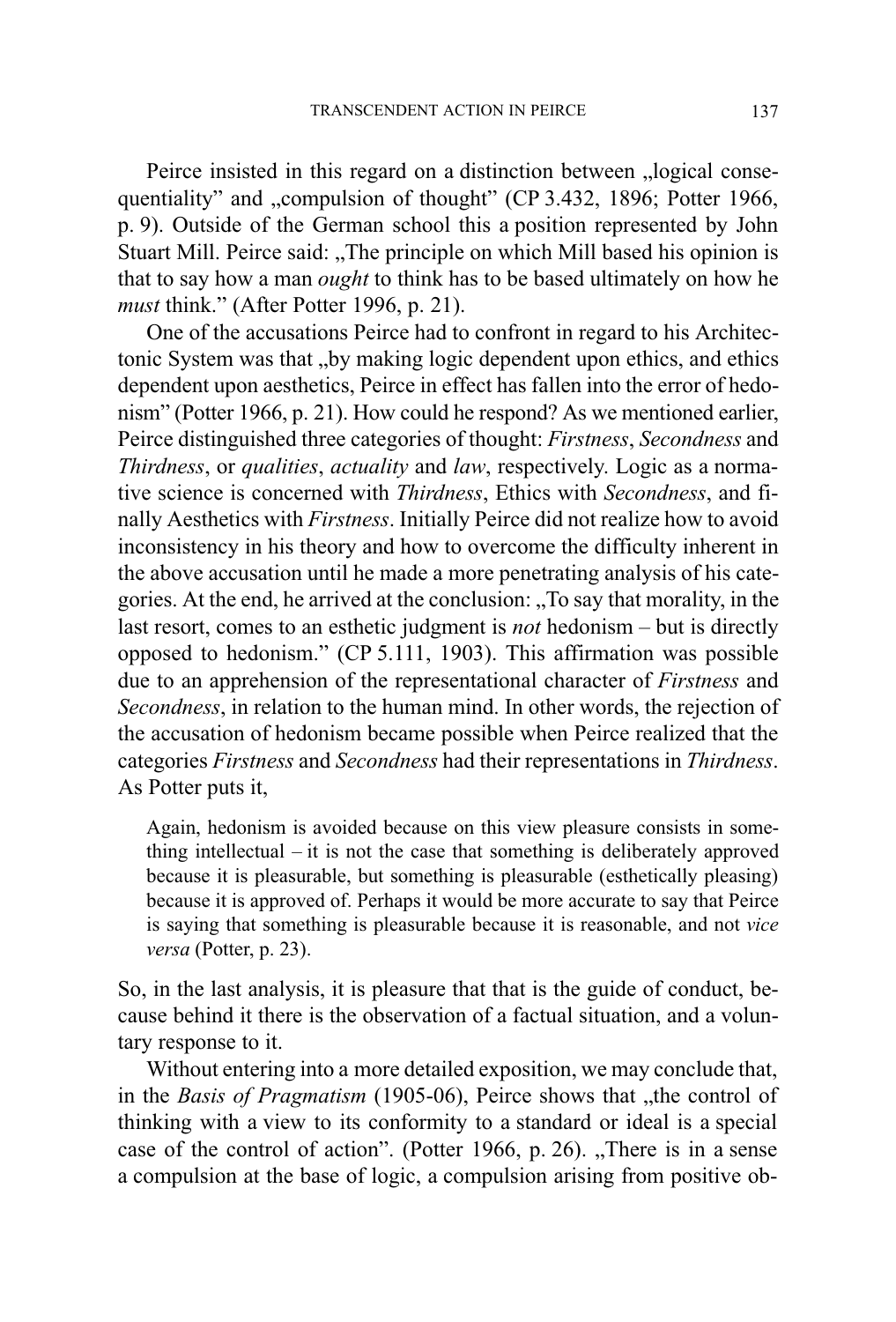servation of a factual situation, not a compulsion of mere feeling, nor a compulsion based on the principles of another theoretical science. (Potter 1966, p. 9).

Therefore logic must rest on ethics, as a normative science concerned with conduct

### References

- Boler, J.F., 1963, Charles Peirce and Scholastic Realism, Seattle: Univ. of Washington Press.
- Forster, P., 2003, The Logic of Pragmatism: A Neglected Argument for Peirce's Pragmatic Maxim", *Transactions of the Charles S. Peirce Society* 39, Issue 4, pp. 525-555.
- Hookway, Ch., 2000, Truth, Rationality, and Pragmatism, Oxford: Clarendon Press.
- Houser, N., 1983, "Peirce's General Taxonomy of Consciousness", Transactions of the Charles S. Peirce Society 19, Issue 4, pp. 331-360.
- Nowak, A.J., 2002, Świat człowieka. Znak, Wartość, Sztuka, Kraków: Collegium Columbinum.
- Peirce, C.S., [CP volume. numbered paragraph, year] Collected Papers of C.S. Peirce, 8 volumes, vols. 1-6 edited by Ch. Hartshorne and P. Weiss, vols. 7-8 edited by A.W. Burks, Cambridge, Mass.: Harvard University Press 1931- 1958.
- Pierce, C.S., [W volume : page] The Writings of Charles S. Peirce, 6 vols to date. Vol. 1 edited by M. Fisch et at., vol. 2 edited by E.C. Moore et al., vols. 3-5 edited by C. Kloesel et al., vol. 6 edited by the Peirce Edition Project, Bloomington: Indiana University Press 1980-2000.
- Potter, V.G., 1966, "Peirce's Analysis of Normative Science", Transactions of the Charles S. Peirce Society 2, Issue 1, pp. 5-33.
- Potter, V.G., 1992, "Peirce on `substance' and `foundations'", Monist 75, Issue 4, pp. 492-513.
- Skagestad, P., 1999, "Peirce's Inkstand as an External Embodiment of Mind", *Trans*actions of the Charles S. Peirce Society 35, Issue 3, pp. 551-562.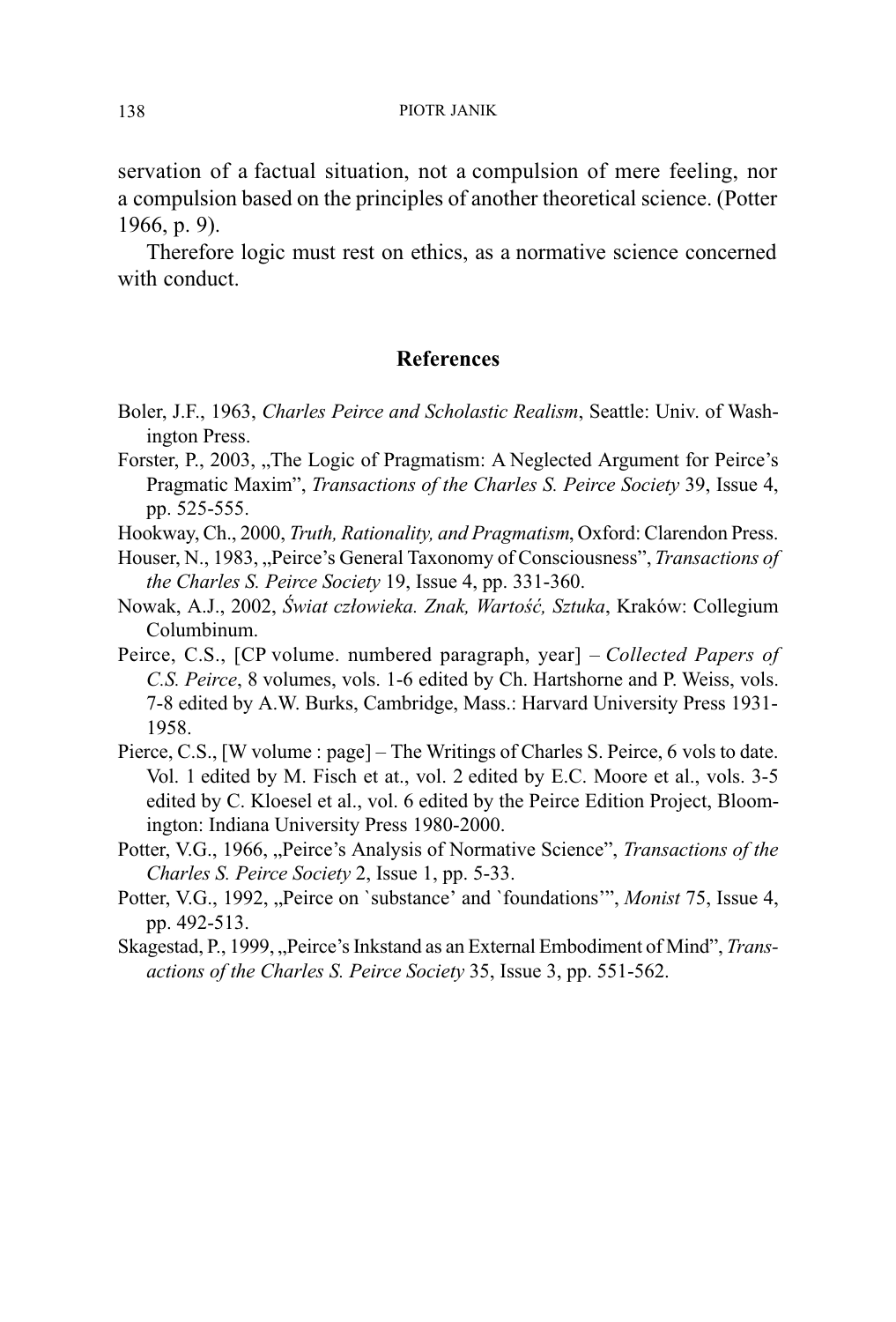Copyright of Forum Philosophicum is the property of Forum Philosophicum and its content may not be copied or emailed to multiple sites or posted to a listserv without the copyright holder's express written permission. However, users may print, download, or email articles for individual use.